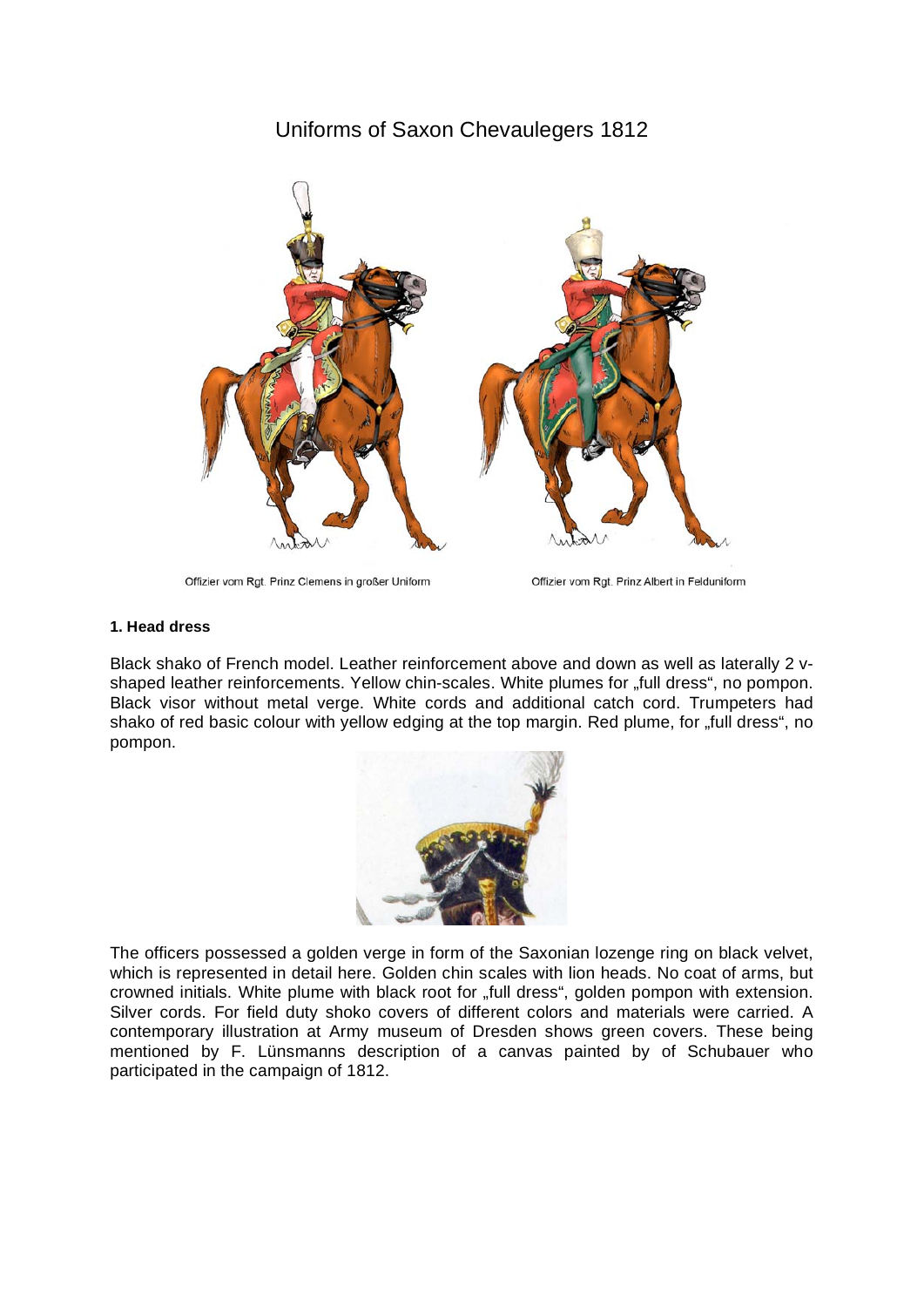## **2. Coats**

Red coats cut similarly to that of the French Chasseurs a Cheval (Bardin 1812) with the following facing colours at collars, cuffs, lapels and turnbacks:

Rgt. Clemens - zeisiggrün (bright yellowish green) Rgt. Polenz - light blue Rgt. Johann - black – turnbacks paille (buff) Rgt. Albrecht - dark green

Shoulder flaps edged in facing colour but Rgt. Johann paille (buff). Contemporary illustrations show a white/bright edging at collars, cuffs, lapels and turnbacks of Rgt. Johann. To my opinion this edging could have been paille (buff). The cuffs shown in contemporary illustrations are always shown straight, not pointed as most modern authors (among other things R. and H. Knötel) however - probably erroneously - (?) represent them. Lapels could be over-buttoned. The turnbacks were held by a yellow button.



Chevauleger vom Rgt.Prinz Johann in Felduniform

Cheavuleger vom Rgt.von Polenz in Felduniform

Trumpeters wore reversed colours, exept for Rgt. Johann which had paille (buff). Collars, cuffs, lapels were laced yellow. Officers carried long turnbacks with small golden grenades. Lapels were made of (possibly only with "full dress") of "plush".Rgt. Johann's officers had golden eding to collars, cuffs and lapels. The coats had unusually horizontal and vertical bags, of facing colour.

## **3. Badges of rank**

NCOs had (Sergeant) one or two (Wachtmeister) rows of golden lace at the top of the shako. In all other respects the badges of rank, but at the left arm only, followed the French system, i.e. golden lace at lower arm (Fourier at the upper arm); for Corporals cotton lace of facing color. Plumes had a black tip.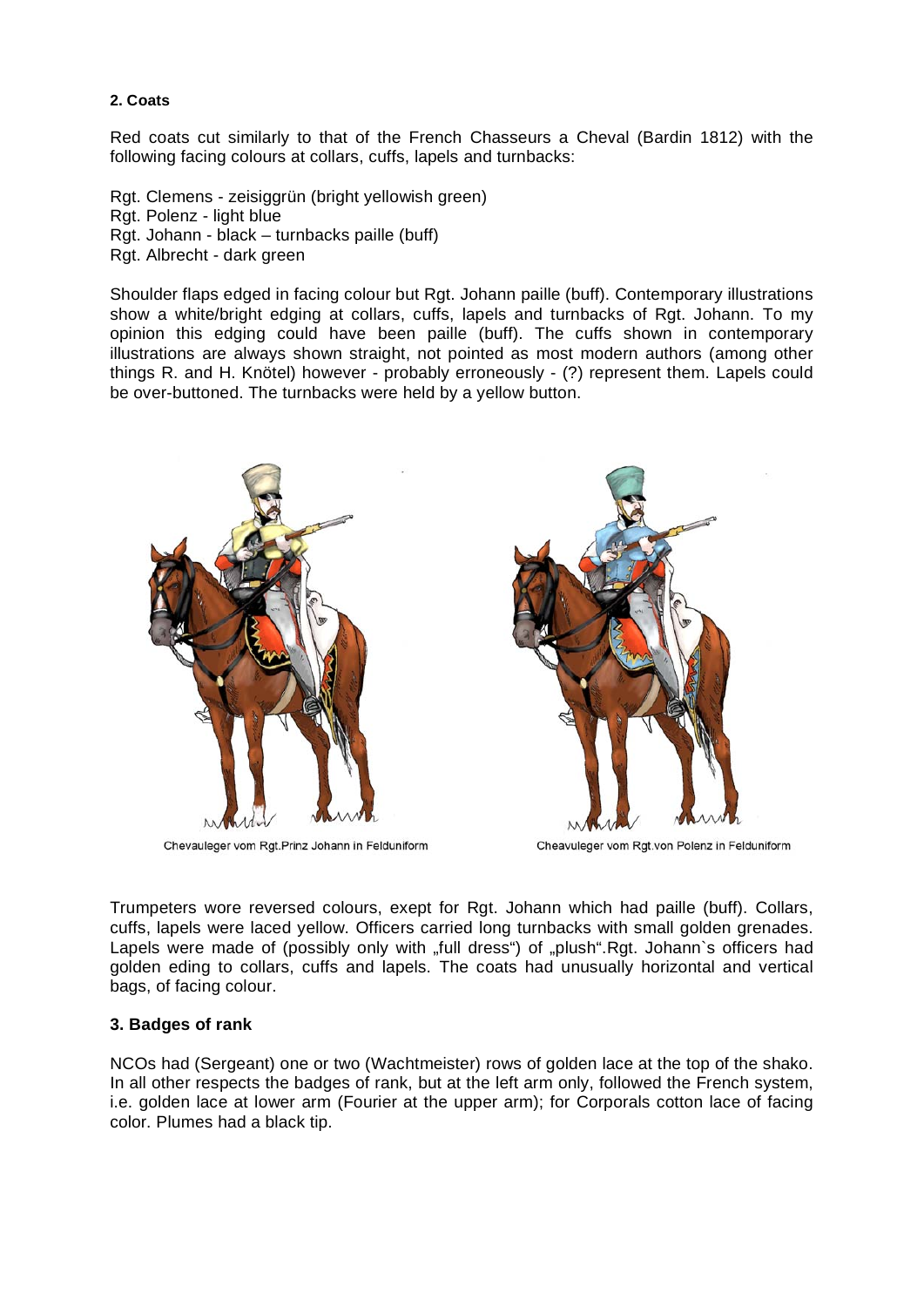#### **4. Trousers, boots**

White trousers with short hussar boots worn for "full dress", which were provided with a golden eding for officers. A contemporary illustration shows dark-green long trousers (Rgt. Albrecht) for officers with two red stripes and brown, zigzag leather reinforcment. If officers regularily wore trousers of regimental facing colour (as e.g. french Chevauleger Lanciers) must remain open.

For field duty the contemporary illustrations show three variants: Always grey with brown, zigzag leather reinforcment, however with and without buttons, as well as broad or narrower, always red braid down the seam. An unusual detail are its bags edged with additional double red lacing



Trompeter vom Rgt.Prinz Johann in Felduniform



Trompeter vom Rgt.von Polenz in Felduniform

#### **5. Coats**

The contemporary illustrations show a white sleeveless coat with white collar. The latter has additionally a braided "Litze" with button. A short pelerine is of facing colour. With the Rgt. Johann it might have been not black, but paille (buff).

1812 - whether still before or after leaving on 28.03. for Russia is uncertain - got the regiments completely white coats with sleeves (whether with or without pelerine is uncertain). Now the collar had only facing colour and red edging, for Rgt. Johann again paille (buff). An illustration of this overcoat is unknown to me. Moreover the color of officer´s coats is unknown.

## **6. Equipment**

White gauntlets. White leather cartridge pouch at white leather belts. White belt with brass fastens. The officers leatherwork was in facing colour (Rgt. Johann black leather) with four rows of golden braid. The cartridge bag had a silver saxon coat of arms (also on gilded fastens) and frame.

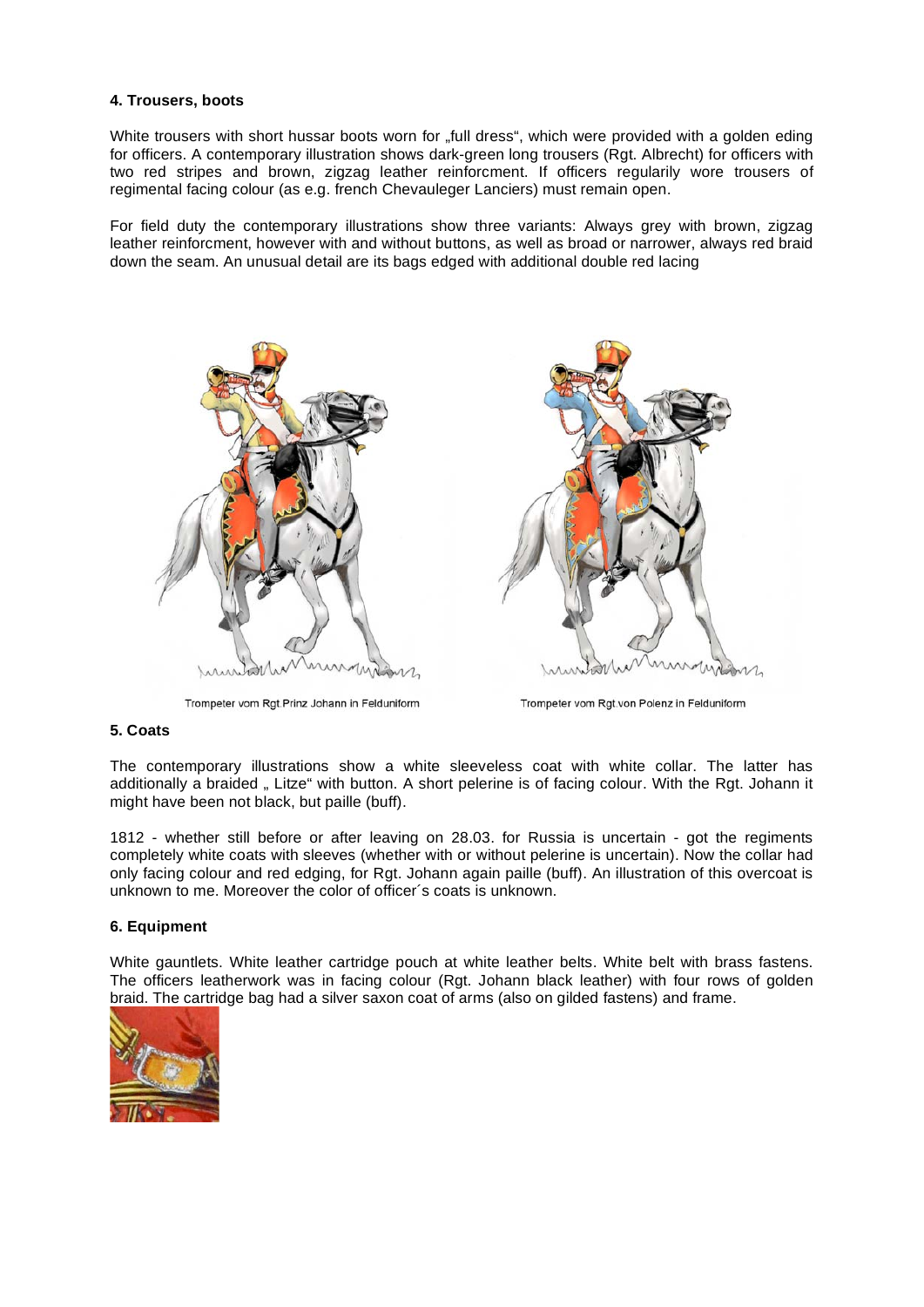Same for sword-belts. Portepee white for troopers, mixed silver/red for officers. Epaulettes of gold, badge of rank otherwise as for French Light Horse.

The carbine resembled that of the French Light Horse, too. At the buff and in front at the run brass fittings, otherwise iron-coloured.

At first old sabres of the Dragoons still in use - with brass box - which was replaced gradually by a completely iron sabre alike the French Light Horse.



Ulan vom Rgt. Prinz Clemens

Clemens Uhlans had red painted the 2,50m long lances with probably white over carmine pennon.. 64 men of the regiment carried still carbines - whether in place of the lance is uncertain. Brass trumpets with mixed trumpet cords of white/carmine.

#### **7. Horse furniture**

Red pointed-ended shabraque as for russ. Hussars, faced zigzag in regimental colour, reciprocally yellow edged. In front a protection cover of black leather. Red valise with either facing colour braid edged reciprocally yellow or completely yellow. Black belts for attachment. Shabraque of the officers had a similar edge however in wave shape with a single golden braid in the center. Probably more heavily braided with higher officers according to rank. Valise unknown.